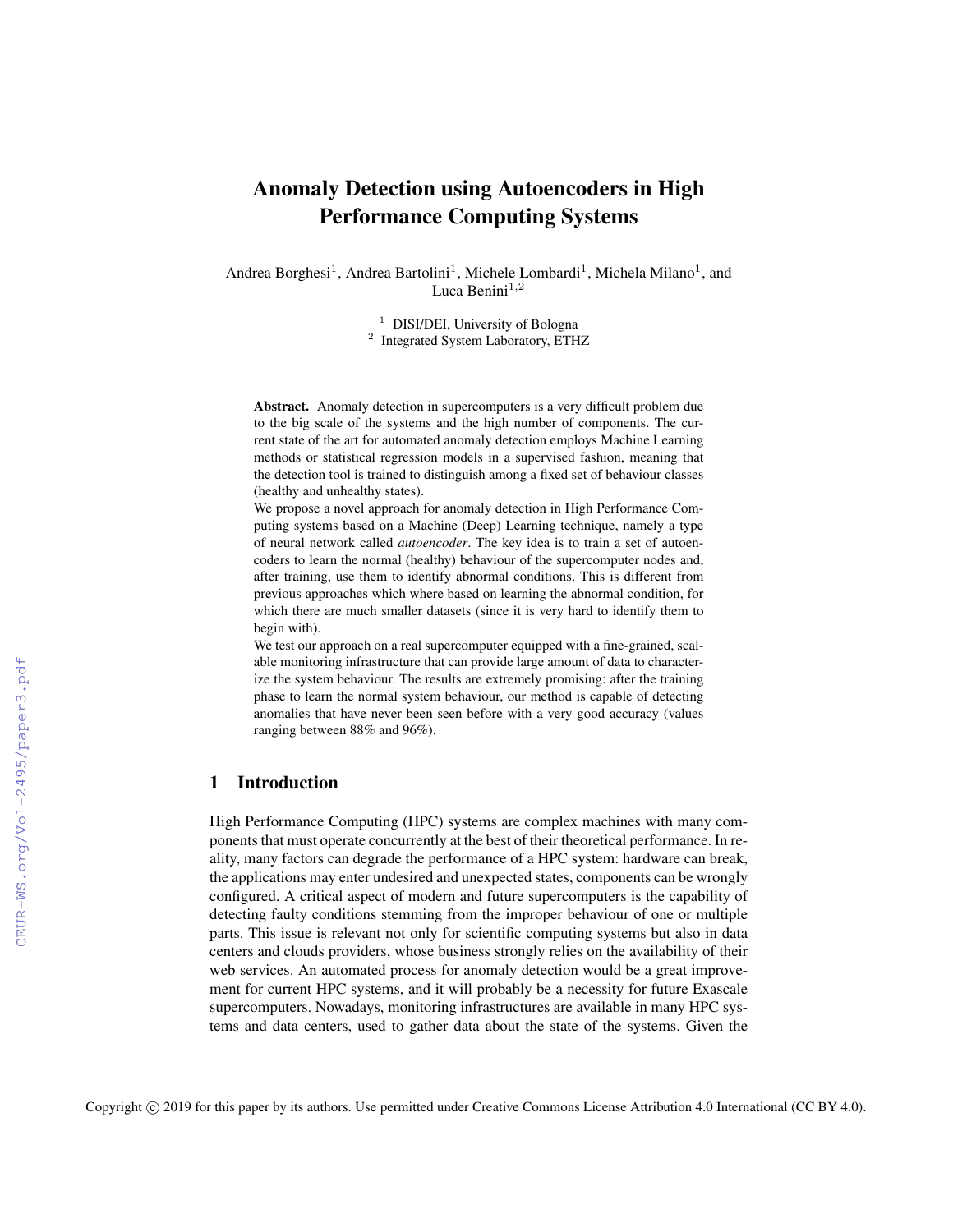deluge of data , real-time identification of problems and undesired situations is a daunting task for system administrators. In this paper we present a novel approach to deal with this issue, relying on a fine-grain monitoring framework and on an autonomous anomaly detection method that uses Machine Learning (ML) techniques.

Automated anomaly detection is still a relatively unexplored area in the HPC field. The current state-of-the-art relies on *supervised* [18] ML methods that learn to distinguish between healthy and faulty states after a training phase during which the supercomputer must be subjected to both conditions (*labeled* training data). This requirement complicates the training process: in HPC systems, data is very abundant but labels are scarce. However, in supercomputers the normal behaviour is predominant – and can be deterministically restored by system administrators. The same cannot be said for faulty behaviour, which is undesired, sporadic and uncontrolled. Furthermore, labelling faulty conditions is a expensive task and thus the correct labeled data sets required by typical supervised approaches are not available in supercomputers.

Conversely, there is another type of ML that does not require any label and it is referred to as *unsupervised* [18] learning. In this case the data set contains only the features describing the system state and no labels; the learning algorithm learns useful properties about the structure of the dataset. To address the issue, we propose an anomaly detection method less dependent on labeled data; to be precise, our approach belongs to the *semi-supervised* branch of ML, which combines the two methodologies described before. Our idea is to use autoencoders [11] to learn the normal behaviour of supercomputer nodes and then to use them to detect abnormal states. In our method we require labels during the pre-processing phase because we need to obtain a data set containing only normal conditions. After this "normal" data set has been obtained the training of the ML model proceeds in unsupervised fashion, without the need of labels. A critical advantage of our method is that it will be able to identify faulty conditions even though these have not been encountered earlier during the training phase. With our method we do not need to inject anomalies during the training phase (possibly not feasible in a production system) and we do not require system logs or changes to the standard supercomputer users' work flow.

The main contributions of our approach are: 1) a very precise anomaly detection rate (up to 88%-96% accuracy); 2) identification of new types of anomalies unseen during the initial training phase (thanks to its semi-supervised nature); 3) no need for large amount of labeled data. To demonstrate the feasibility of our approach we consider a real supercomputer hosted by the Italian inter-universities consortium CINECA [1]. We use historical data collected with an integrated monitoring system to train our autoencoders and then we test them by injecting anomalies in a subset of the computing nodes; the experimental results show how this approach can distinguish between normal and anomalous states with a very high level of accuracy.

# 2 Related Works

Tuncer et al. [19] deal with the problem of diagnosing performance variations in HPC systems. The approach is based on the collection of several measurements gathered by a monitoring infrastructure; from these measures, a set of statistical features describ-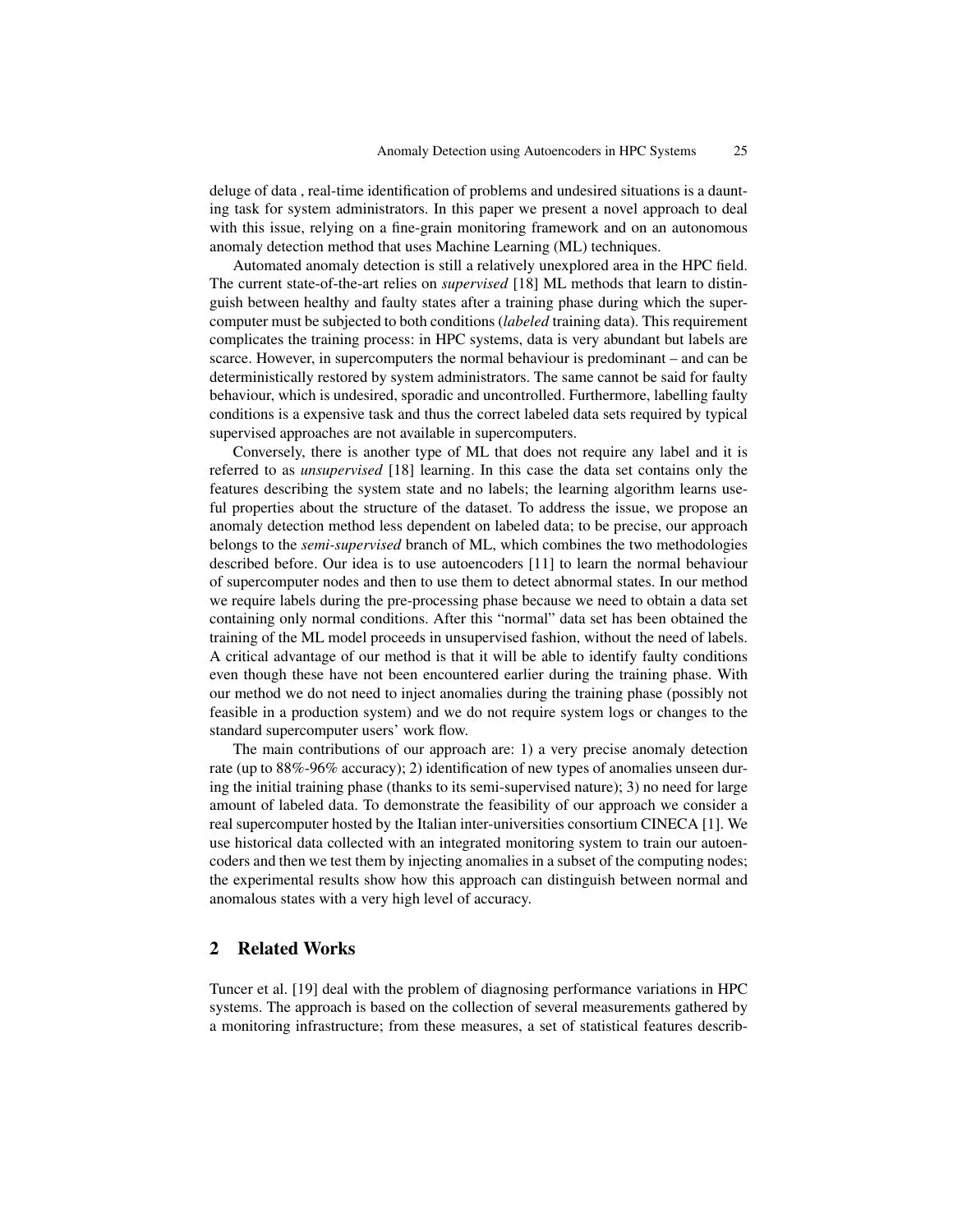#### 26 A. Borghesi et al.

ing the state of the supercomputer is extracted. The authors then train different ML algorithms to classify the behaviour of the supercomputer using the statistical features previously mentioned. Unfortunately the authors propose a supervised approach which is not perfectly suited for the HPC context. Dani et al. [8] present an unsupervised approach for anomaly detection in HPC. Their work is remarkably different from our approach since they do not rely on a monitoring infrastructure but consider only the console logs generated by computing nodes.

Although not yet applied to the HPC field, Deep Learning based approaches for anomaly detection have been studied in other areas [7, 15, 14], especially in recent years. Lv et al. [17] propose a deep learning based algorithm for fault diagnosis in chemical production systems. The proposed method is capable of real time detection and classification and, moreover, it can do the diagnosis online. Nevertheless, their approach is supervised and thus it definitely differs from ours. Lee et al. [16] introduce a convolutional neural network (CNN) model for fault identification and classification in semiconductor manufacturing processes. This method makes it possible to locate the variable and time information that represents process faults. Ince et al. [12] discuss a CNN-based method for electrical motor fault detection; their method can work directly on the raw measurement data, with no preprocessing. The neural network combines feature extraction and classification, but proceeds in a supervised manner.

## 3 Data Collection

A very important aspect for our anomaly detection approach is the availability of large quantity of data that monitors and thus describes the state of a supercomputer. To test our approach we take advantage of a HPC system with an integrated monitoring infrastructure, D.A.V.I.D.E.[2], an energy efficient supercomputer hosted by CINECA in Bologna, Italy. It has by 45 nodes with a total peak performance of 990 TFlops and an estimated power consumption of less than 2 kW per node. The system was ranked #440 in TOP500 [9] and #18 in GREEN500 [10] in November 2017 list. The data collection infrastructure deployed in D.A.V.I.D.E. is called *Examon* and has been presented in previous works [4, 3]. Examon is a fine-grained, lightweight and scalable monitoring infrastructure for Exascale supercomputers. The data coming from heterogeneous data sources is gathered in an integrated and uniform repository, making it very easy to create data sets providing a holistic view of the supercomputer and thus describing the system state. Due to storage limitation, fine-grained data older than a week is discarded but job information and coarse-grained data are preserved long-term. For this paper, we work with the coarse-grained data aggregated in 5-minutes long intervals. Furthermore, we focused on a subset of the data collected by Examon; for each node we have 166 metrics (our *features*), i.e. core loads, temperatures, power consumptions, etc.

## 4 The Autoencoder-based Approach

We aim at detecting anomalies that happen at the node-level. Currently, we focus on single nodes. We create a set of separate autoencoder models, one for each node in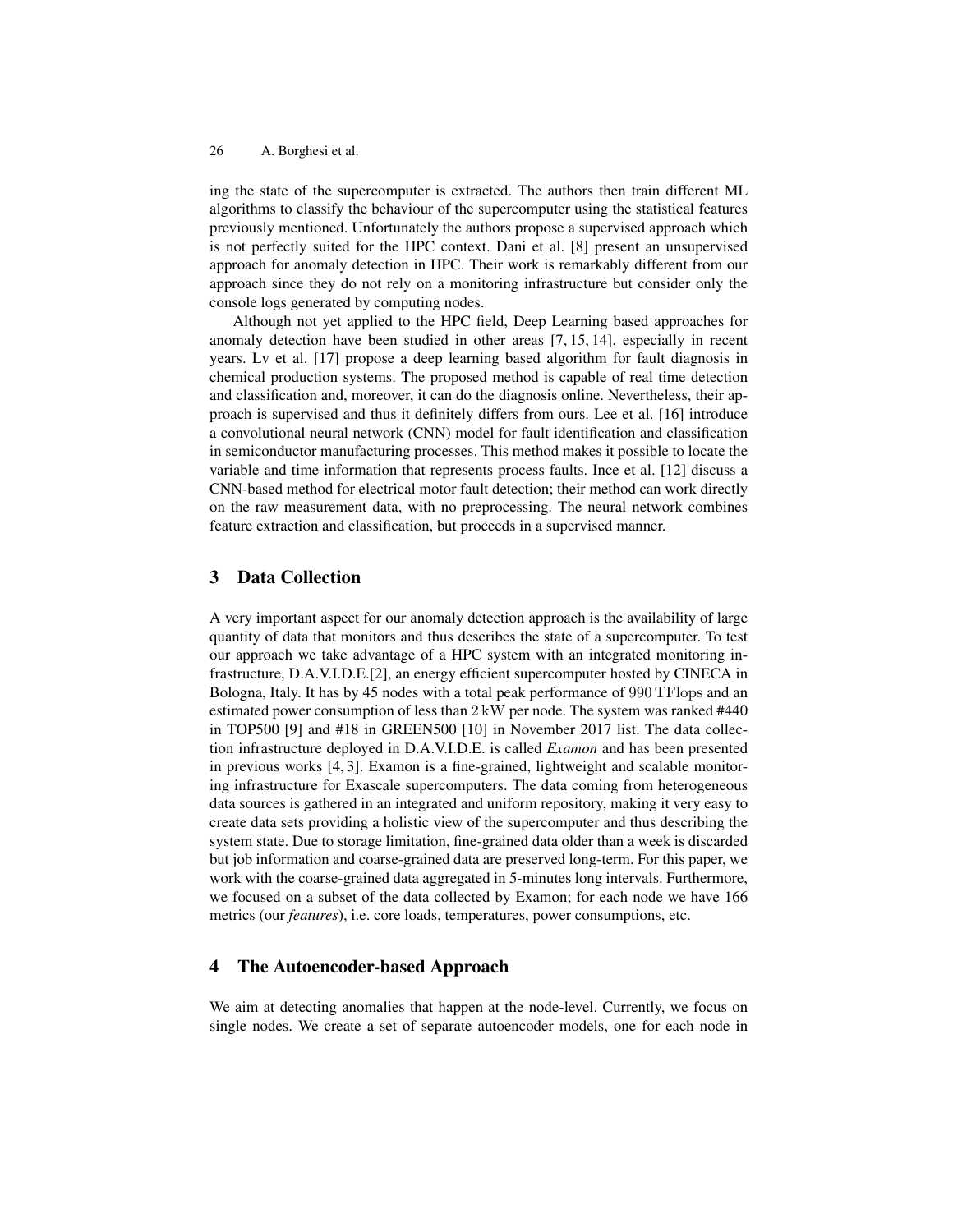the system. Each model is trained to learn the normal behaviour of the corresponding node and to be activated if anomalous conditions are measured. If an autoencoder can learn the correlations between the set of measurements (features) that describe the state of a supercomputer, then it can consequently notice changes in these correlations that indicate an abnormal state. Under normal operating conditions these features are linked by specific relations (i.e. the power consumption of a core is directly related to the workload and temperature to the power and frequency). We hypothesize that these correlations will be perturbed if the system enters in an anomalous state.

The *reconstruction error* is the element we use to detect anomalies. An autoencoder can be trained to minimize this error. In doing so, it learns the relationships among the features of the input set. If we feed a trained autoencoder with data not seen during the training phase, it should reproduce the new input with good fidelity, at least if the new data resemble the data used for the training. If this is not the case, the autoencoder cannot correctly reconstruct the input and the error will be greater. We propose to detect anomalies by observing the magnitude of the reconstruction error.

All autoencoders have the same structure. We opted for a fairly simple structure composed by three layers: I) an input layer with as many neurons as the number of features (166), II) a densely connected intermediate sparse layer [5] with 1660 neurons (ten times the number of features) with Rectified Linear Units (*ReLu*) as activation functions and a L1 norm regularizer [11], III) a final dense output layer with 166 neurons with linear activations. This network was obtained after an empirical evaluation, after having experimented with different topologies and parameter configurations. To summarize, our methodology has the following steps: 1) create an autoencoder for each computing node in the supercomputer; 2) train the autoencoders using data collected during normal operating conditions; 3) identify anomalies in new data using the reconstruction error obtained by the autoencoders.

## 5 Experimental Evaluation

In every HPC system there are multiple possible sources of anomalies and fault conditions, ranging from hardware faults to software errors. In this paper we verify the proposed approach on a type of anomaly that easily arises in real systems and happens at the level of single nodes, namely *misconfiguration*. More precisely, we consider the misconfiguration of the frequency governor of a computing node. Modern Linux systems allow to specify different policies regulating the clock speed of the CPUs, thanks to kernel-level drivers referred as frequency governors [6]. Different policies have different impacts on the clock speed, frequency and power consumption of the CPUs.

We considered three different policies. The first one, *conservative*, is the default policy on D.A.V.I.D.E. (the normal behaviour); it sets the CPU clock depending on the current CPU load. Two other types of policies have been used to generate anomalies, i) the *powersave* policy and ii) the *performance* policy. These frequency governors statically set the CPU to the, respectively, lowest and highest frequency in the allowed range.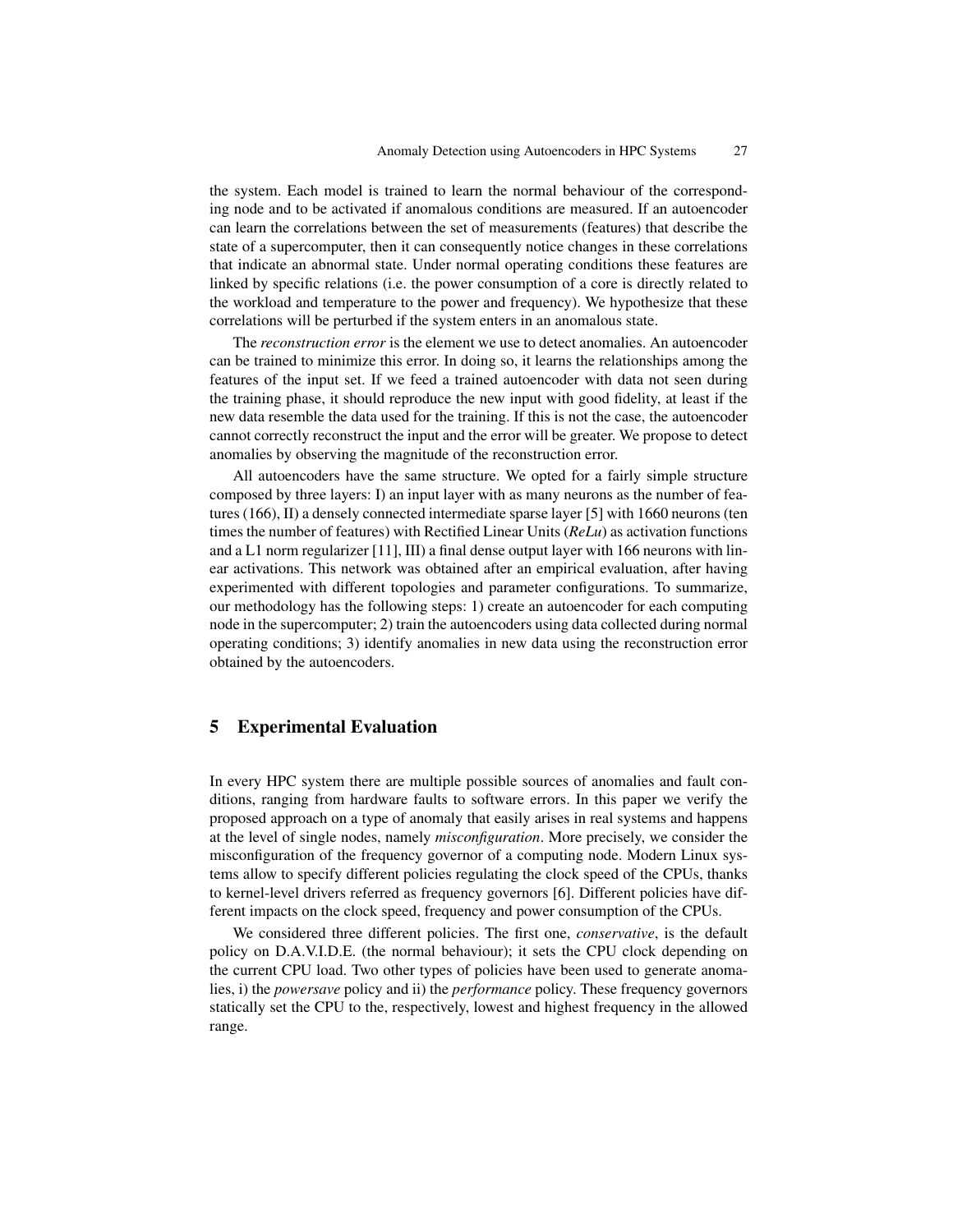#### 28 A. Borghesi et al.

#### 5.1 Results

In this work we used an off-line approach. We gathered the measurements collected during months of real usage of D.A.V.I.D.E. and we created a data set; the data is normalized to have values in the range  $[0, 1]$ . The data set is split in 3 components: 1) the training set  $D_{Train}$  (containing data points within periods of normal behaviour), 2) the test set without anomalies  $D_{Test}^N$  (again, only periods of normal behaviour) and 3) the test set with anomalies  $D_{Test}^A$  (the periods when we injected anomalies on some nodes).

For these experiments we selected a subset of the data collected by Examon during D.A.V.I.D.E. lifetime. The period we considered is 83 days long, from March 2018 to May 2018. During this period D.A.V.I.D.E. was in the normal state for most of the time – 66 days, 80% of the time – while we forced anomalous states for smaller subperiods of a few days, 13 days in total. Since we know when the anomalies were injected identifying  $D_{Test}^A$  is trivial.  $D_{Train}$  and  $D_{Test}^N$  were created by randomly splitting the data points belonging to the 66 days of normal state, 80% of the data points going to  $D_{Train}$  and 20% to  $D_{Test}^N$ .

Each autoencoder is trained with *Adam* [13] optimizer with standard parameters, minimizing the mean absolute error; the number of epochs used in the training phase is 100 and the batch size has a fixed value (32). These values were chosen after a preliminary exploration because they guarantee very good results with very low computational costs. The time required to train the network is around 5 minutes on a quad-core processor (Intel i7-5500U CPU 2.40GHz) with 16GB of RAM (without using GPUs).

Reconstruction Error-Based Detection As explained previously, our anomaly detection method relies on the hypothesis that an autoencoder can be taught to learn the correlations among the features in a data set representing the healthy state of a supercomputer node. In this case the autoencoder would be capable to reconstruct an input data set never seen before, if this new input resembles the healthy one used during the training phase – if in the unseen data set the features correlations are preserved. Conversely, an autoencoder would struggle to reconstruct data sets where the learned correlations do not hold. To demonstrate our hypothesis, we expect to observe higher reconstruction errors for the anomalous periods with respect to the error obtained in normal periods. We are not strictly interested in the absolute value of the reconstruction error but rather on the relative difference between normal and anomalous periods.

This reconstruction error is plotted in Figure 1; it displays the results computed for node *davide45* (other nodes were omitted for space reason but their behaviour is very similar). The x-axis and  $y$ -axis show, respectively, the time and the normalized reconstruction error (we sum the error for each feature and divide by the number of features  $NF$ ). The reconstruction error trend is plotted with a light blue line; the gaps in the line represent periods when the node was idle and that have been removed from the data set.

We observe 6 anomalous periods (highlighted by colored lines along the  $x$ -axis): during the first 5 (red lines) the frequency governor was set to powersave while during the last one (blue) the governor was set to performance. The reconstruction error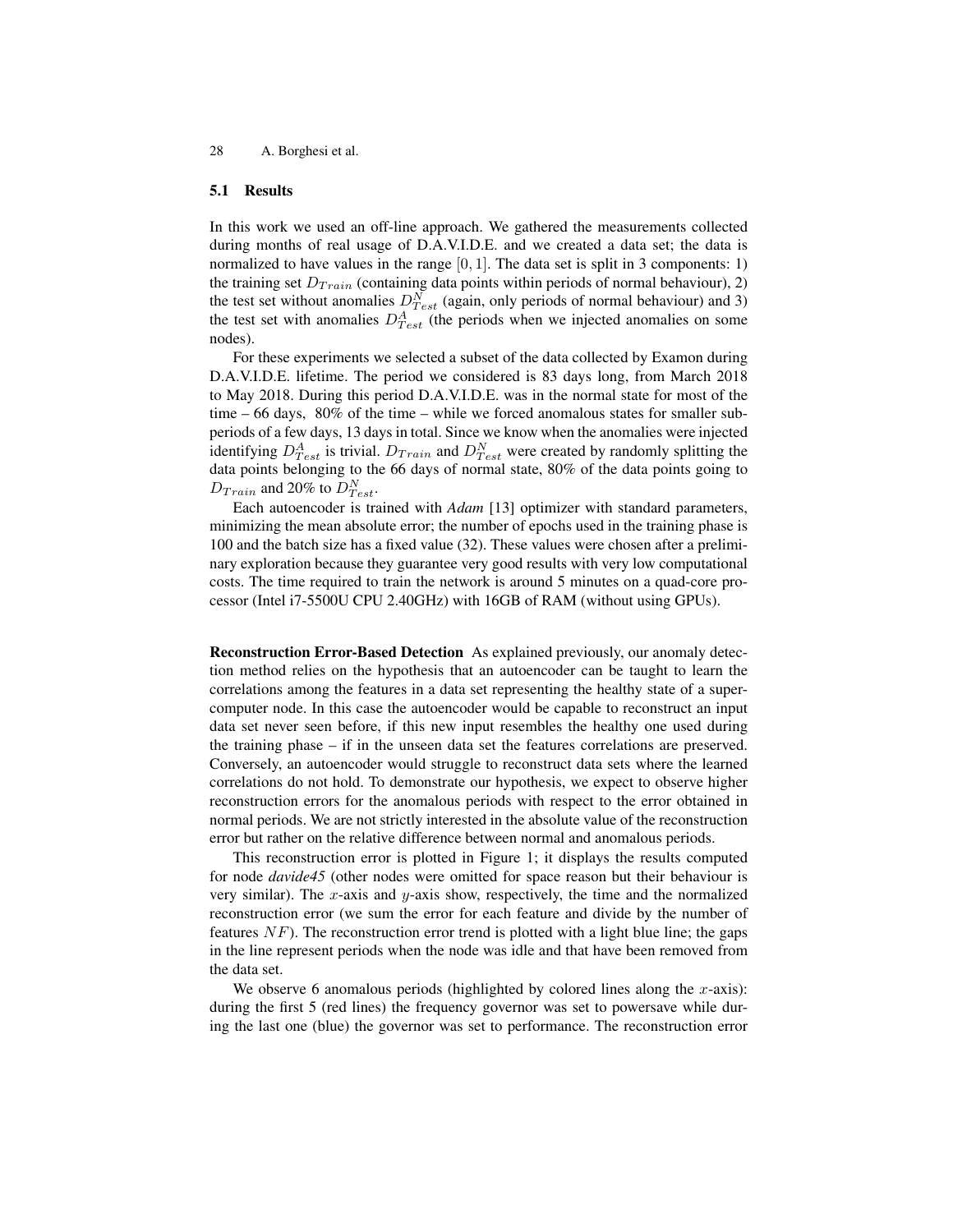

Fig. 1: Reconstruction error for node *davide45*

is never exactly zero, but this is not our concern: our analysis does not rely on the absolute value of the error, but rather on the relative magnitude of the errors computed for different data sets. The reconstruction error is indeed greater when the nodes are in an anomalous state, as underlined by the higher values in the  $y$ -axis in the periods corresponding to anomalies. Hence, the autoencoder struggles to recreate the "faulty" input data set. Although the plot shown is promising, it does not actually show that the reconstruction error for unseen healthy input is actually lower than the error committed with anomalous periods. This happens because the normal behaviour data set was randomly split in the subset  $D_{Train}$  and  $D_{Test}^N$  and it is impossible to distinguish between them by simply looking at the plot. However, our insight is backed by the quantitative analysis. To measure the quality of the anomaly detection we rely on the Mean Absolute Error (MAE) and on the Root Mean Squared Error (RSME). For each autoencoder we computed MAE and RSME for every set  $D_{Train}$ ,  $D_{Test}^N$  and  $D_{Test}^A$ .

The results obtained for all autoencoders are very similar but in order to make a fair comparison between different nodes we do not use the absolute values of MAE and RSME but we rather employ a normalized version: the normalized MAE (RSME) is obtained by dividing the actual MAE (RSME) by the MAE (RSME) computed for  $D_{Train}$ . In this way we force the normalized error for the training set to be equal to 1 (since we are not strictly interested in its absolute value) and we highlight the relative difference of error between sets. If the normalized error for a test set is close to one this means that the autoencoder was able to reconstruct the input quite well; larger errors imply that the autoencoder was not capable to reproduce the input – these situations are those that we claim to be anomalies. The normalized MAE for  $D_{Test}^N$  is equal to 1.08 and the MAE for  $D_{Test}^A$  is 14.54; the normalized RMSE are, respectively, 1.17 and 11.18. The errors for  $D_{Train}$  are always equal to 1 (due to the normalization).

The results clearly indicate that our hypothesis holds true (as hinted also by the previous plot with the reconstruction error). Both the average normalized MAE and RSME for the test set with no anomalies  $D_{Test}^N$  are very close to 1, suggesting that the autoencoders have correctly learned the correlations between the measured features of a healthy system. Therefore, when the autoencoders are fed with unseen input that preserve these correlations they can reconstruct it with good precision. On the contrary, the autoencoders cannot correctly reproduce new input that does not resemble a healthy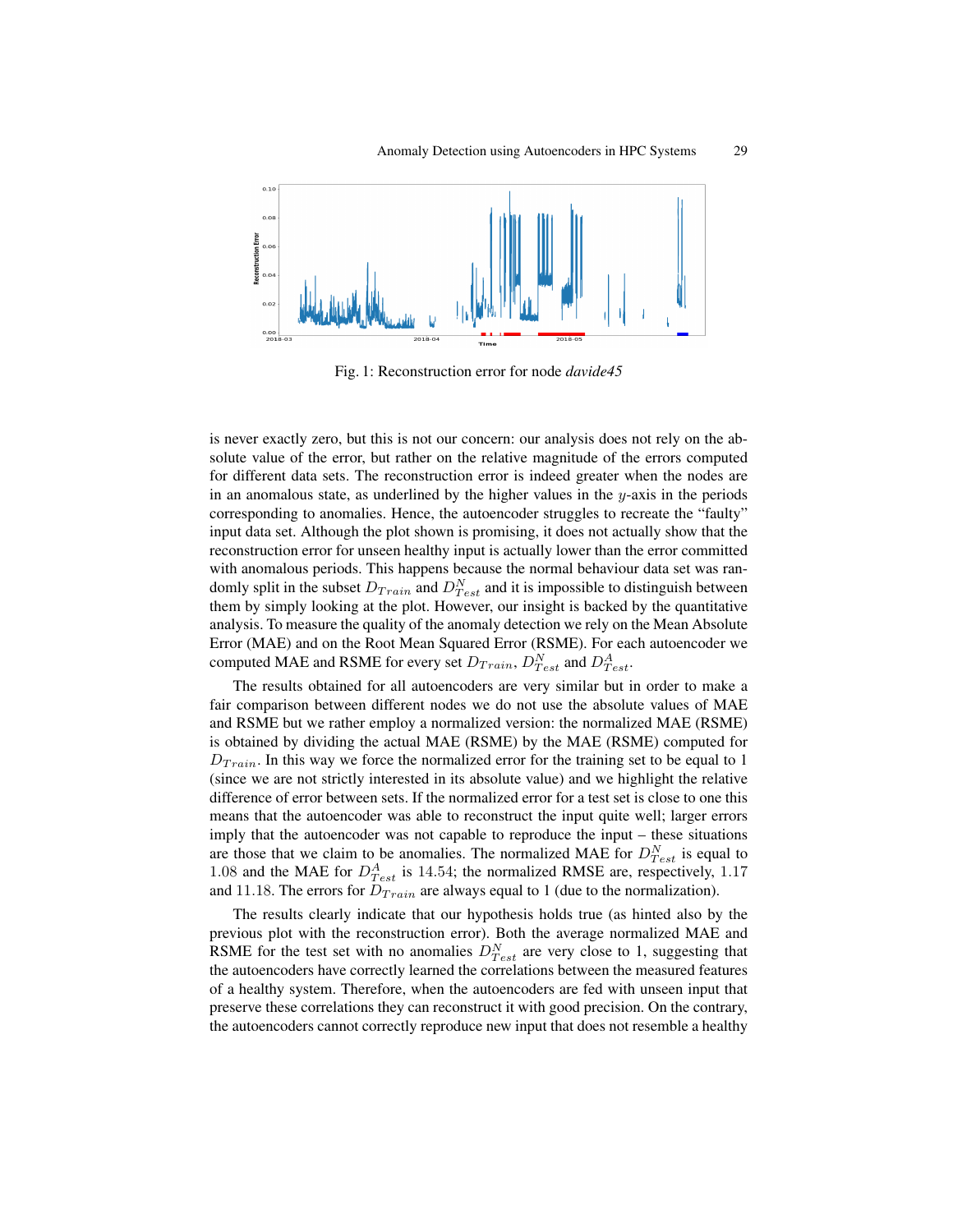

Fig. 2: Error distribution for node *davide45*

system, that is a system in an anomalous state. This is shown by the markedly higher normalized MAE and RSME obtained for  $D_{Test}^A$ .

Detection Accuracy So far we have observed the reconstruction error trends obtained by our approach based on autoencoders, but we still have to discuss how the reconstruction error can be used to actually detect an anomaly. Our goal is to identify an error threshold  $\theta$  to discriminate between normal and anomalous behaviour. In order to do so we shall start by looking at the distributions of the reconstruction errors. Again, we are considering each autoencoder (and thus corresponding node) separately. We distinguish the errors distribution for healthy data sets ( $D_{Train} \cup D_{Test}^N$ ) and for the unhealthy data set  $(D_{Test}^A)$ . Figure 2 shows the error distributions for the autoencoder corresponding to node *davide45* – again other nodes have the same behaviour. The graph contains the histograms of the error distributions; in the  $x$ -axis we have the reconstruction error and in the y-axis there is the number of data points with the corresponding error. The left-most sub-figure (Fig. 2a) shows the error distribution for the normal data set  $(D_{Train} \cup D_{Test}^N)$  and the other one (Fig. 2b) shows the distribution for the anomalous data set. It is quite easy to see that the errors distribution of the normal data set is extremely different from the anomalous one.

Since we can clearly distinguish the error distributions we opted for a simple method to classify each data point: if the reconstruction error  $E_i$  for data point i is greater than a threshold  $\theta$ , then the point is "abnormal"; otherwise the data point is considered normal. The next step is to identify the threshold used to classify each data point. We choose as a threshold the *n*-th percentile of the errors distribution of the normal data set, where  $n$  is a value that depends on the specific autoencoder/node. In order to find the best  $n$  value for each autoencoder we employed a simple generate-and-test search strategy, that is we performed experiments with a finite number of values and then chose those guaranteeing the best results in term of classification accuracy. Generally, the best results are obtained with higher thresholds, i.e.  $n > 93$ . To asses the accuracy of the classification we compute the *F-score* for each class, *normal* (N) and *anomaly* (A). In Table 1 we see some results. In the first column from the left there is the node whose autoencoder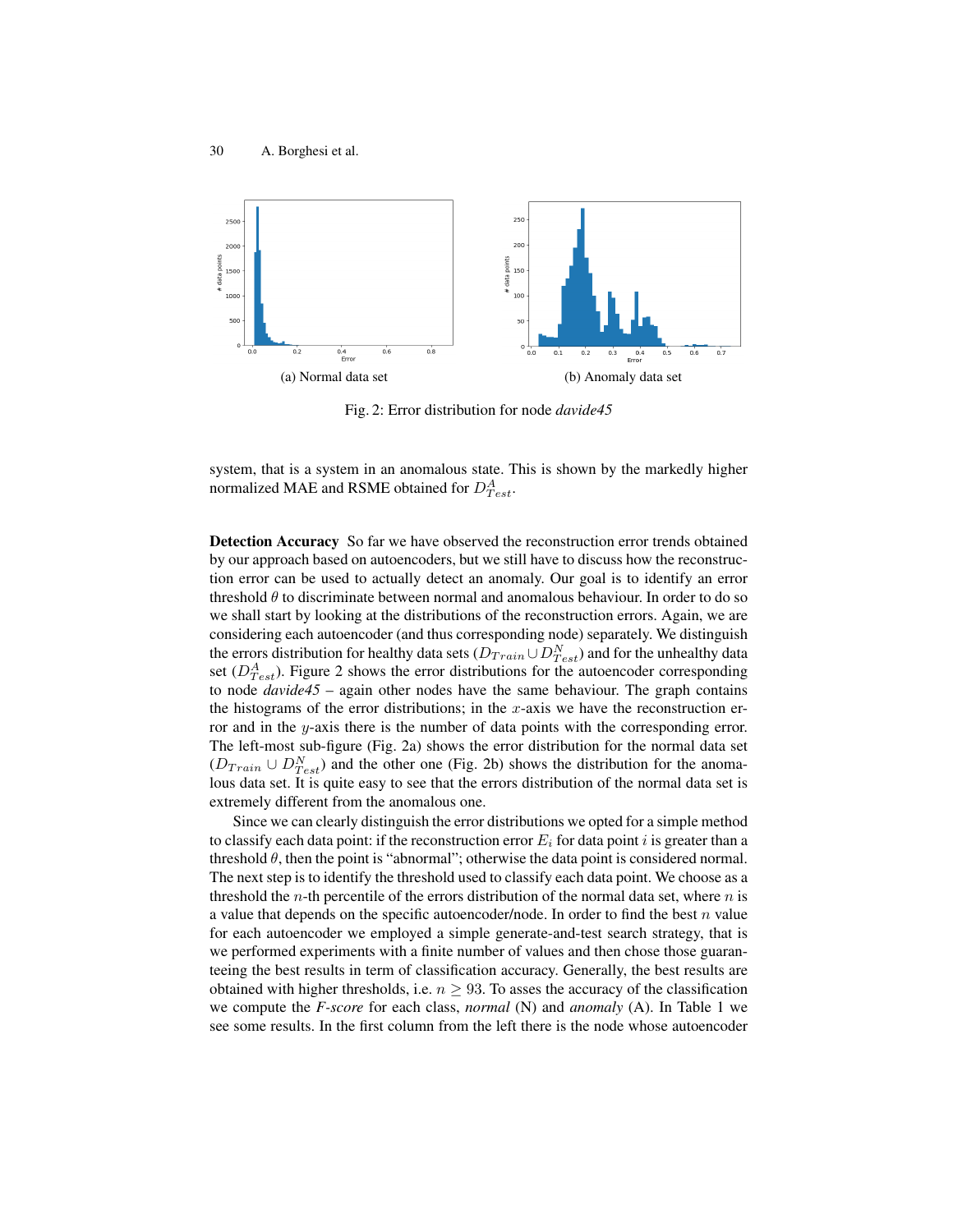| remaining columns report the F-score values for 3 different $n$ -th percentiles (and there- |
|---------------------------------------------------------------------------------------------|
| fore different thresholds); there are two F-score values for each $n$ -th percentile, one   |
| computed for the normal class $(N)$ and one for the anomaly class $(A)$ .                   |
|                                                                                             |

F-score values are reported (we report the values for only a subgroup of nodes). The

| Node                                    |  |  | 95-th perc. 97-th perc. 99-th perc. |  |  |   |  |
|-----------------------------------------|--|--|-------------------------------------|--|--|---|--|
|                                         |  |  | N A N A N                           |  |  | A |  |
| davide17 0.97 0.89 0.98 0.93 0.99 0.97  |  |  |                                     |  |  |   |  |
| davide 19 0.97 0.90 0.98 0.94 0.99 0.97 |  |  |                                     |  |  |   |  |
| davide45 0.97 0.92 0.98 0.95 0.99 0.98  |  |  |                                     |  |  |   |  |
| davide 27 0.95 0.90 0.91 0.77 0.86 0.52 |  |  |                                     |  |  |   |  |
| davide28 0.94 0.88 0.96 0.89 0.90 0.69  |  |  |                                     |  |  |   |  |
| davide 29 0.97 0.75 0.98 0.82 0.99 0.85 |  |  |                                     |  |  |   |  |
| Average 0.96 0.87 0.96 0.88 0.95 0.82   |  |  |                                     |  |  |   |  |
| Table 1: Classification Results         |  |  |                                     |  |  |   |  |

The table can be divided in three subparts (separated by horizontal lines): 1) the first one contains nodes similar to *davide45*, i.e. nodes where most of the anomalies were of type powersave; 2) the second group is comprised of nodes where most of the anomalies had the frequency governor set to performance; 3) the last group (the last row) is the average of the other nodes. In general we can see that the F-score values are very good, highlighting the high accuracy of our approach. A notable difference can be observed between the two sub-groups of nodes. In nodes with a prevalence of powersave anomalies higher thresholds (higher n-th values) guarantee better results: this happens because, as seen for instance in Figure 2, the error distributions are more separable. In the case of nodes characterized by more anomalies of performance type, increasing the threshold does not necessarily improve the accuracy – although this can still occur for some nodes. In these nodes it is harder to distinguish normal data points from anomalies of type performance (since they behave similarly).

#### 6 Conclusion

In this paper we proposed an approach to detect anomalies in a HPC system that relies on large data sets collected via a lightweight and scalable monitoring framework and employs autoencoders to distinguish between normal and anomalous system states.

In the future we plan to further validate our method by testing it on a broader set of anomalies. Our goal is to expand the anomaly detection technique in order to be able to also classify different types of anomalies; in addition to recognize that the system is in an anomalous state, the autoencoder (possibly a refined and more complex version) will be also able to distinguish among different anomaly classes and sources. We also plan to implement our approach in a on-line prototype to perform real-time anomalous detection on a supercomputer, again using D.A.V.I.D.E. as a test bed.